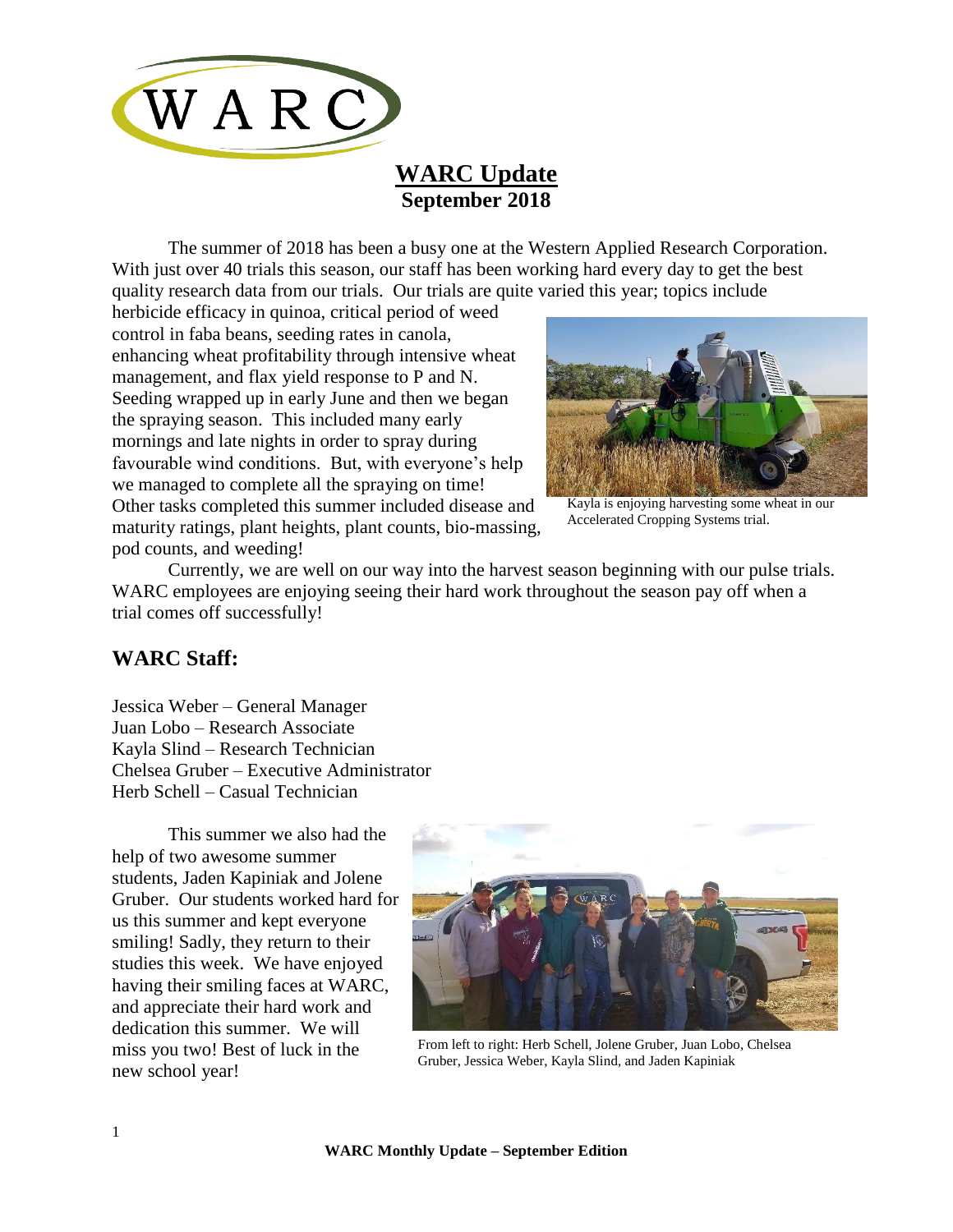

## **Research**

Check out the treatment effect seeding rate has on maturity timing. Both plots were seeded on the same day and both contain 45M35 RR canola. Photos were taken on August 15, 2018.







Photos below show the treatment effects of faba bean grown after application of Quinclorac 12 months prior. Photos taken on August 15, 2018.



Untreated

Quinclorac applied at 200 g ai/ha 12 months prior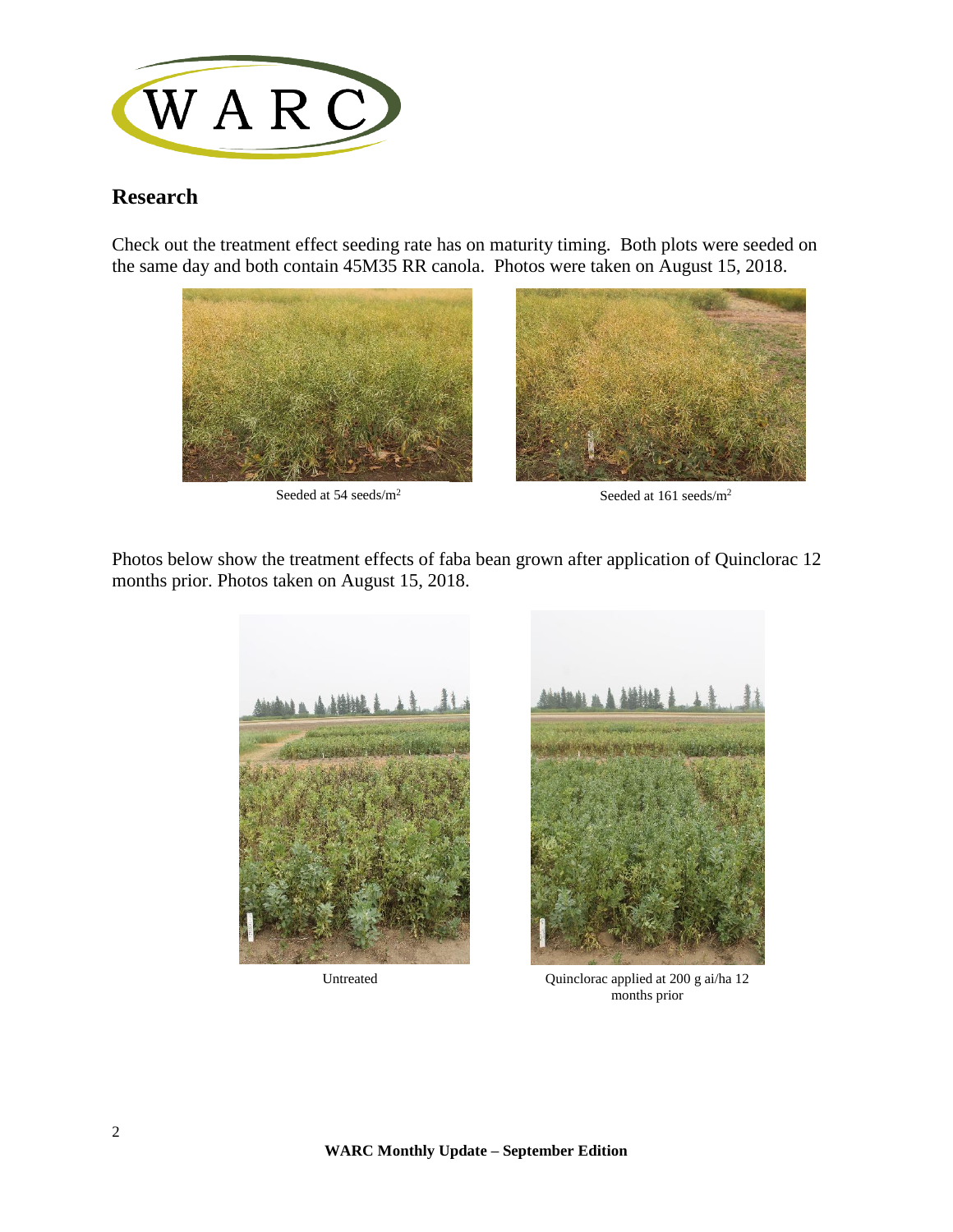

The photos below show the difference in flax yield resulting from application of phosphorus and nitrogen fertilizer at varying rates.





20 kg  $P_2O_5/ha$  150 kg N/ha and 20 kg  $P_2O_5/ha$ 

### **Events**

#### **2018 Field Day**

The Saskatchewan weather was not in our favour for our 2018 Field Day on July 11. We were forced to move the day inside due to heavy rainfall. Our staff did a fantastic job of changing plans on short notice and moving the day inside. Despite not actually getting out to see the plots, the day was a huge success! We heard from excellent speakers including Dr. Brian Beres, Dr. Bobbi Helagson, Dr. Reynald Lemke, and Eric Johnson. We would like to thank everyone for coming out and enjoying the day with us, as well as our annual and event Eric Johnson speaks about Herbicide Options<br>sponsors who make amazing events like our Field Day possible! For Japanese Brome in Barley at our 2018



for Japanese Brome in Barley at our 2018 Field Day.